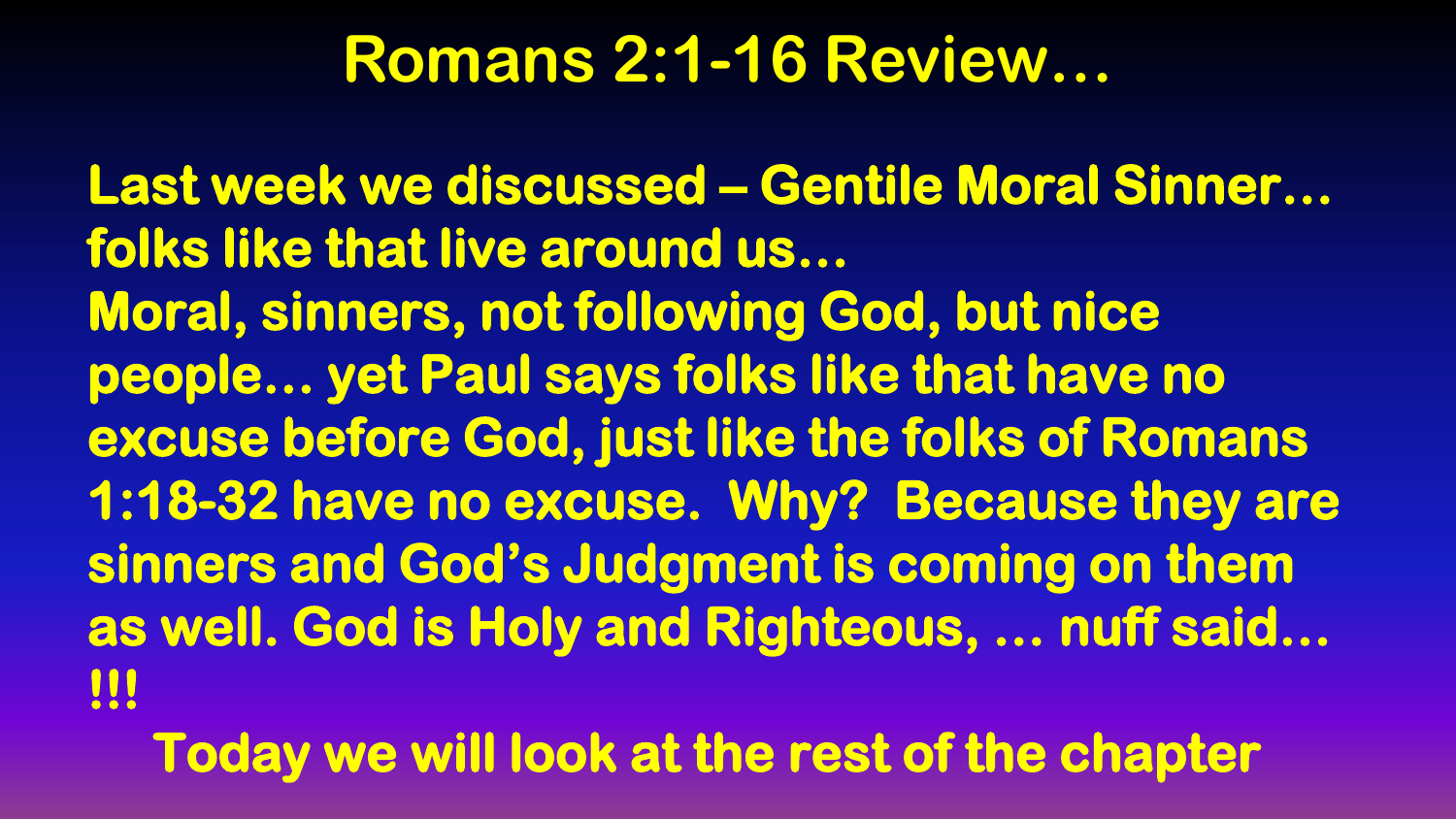## **Romans 2:17-29 – Jewish Sinners**

**<sup>17</sup>Now if you call yourself a Jew, and rest in the law, boast in God, <sup>18</sup>know His will, and approve the things that are superior, being instructed from the law,19 and if you are convinced that you are a guide for the blind, a light to those in darkness, <sup>20</sup>an instructor of the ignorant, a teacher of the immature, having the full expression of knowledge and truth in the law— <sup>21</sup>you then, who teach another, don't you teach yourself? You who preach, "You must not steal"—do you steal? <sup>22</sup>You who say, "You must not commit adultery"—do you commit adultery? You who detest idols, do you rob their temples?**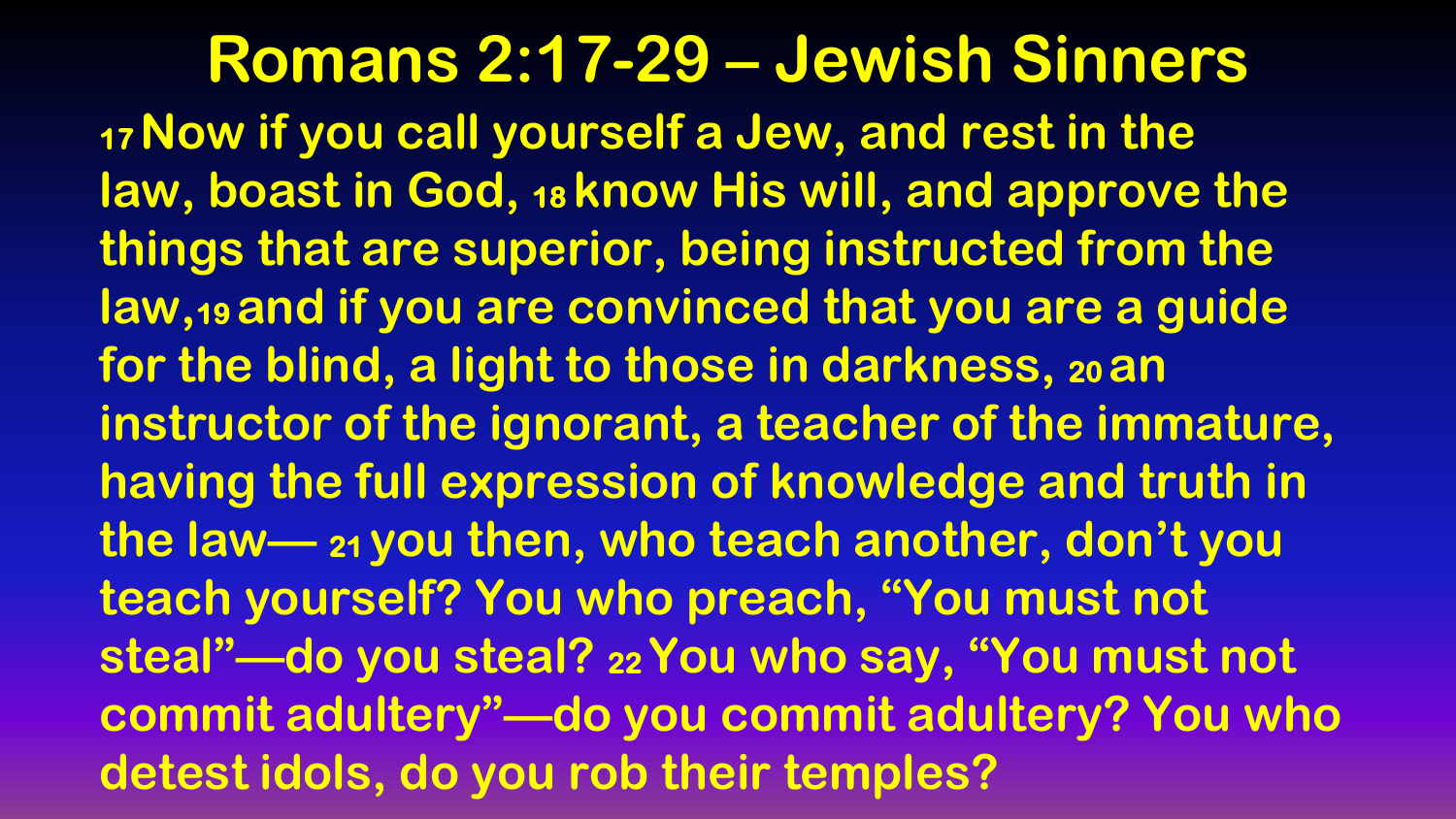**Romans 2:17-29 – Jewish Sinners <sup>23</sup>You who boast in the law, do you dishonor God by breaking the law? <sup>24</sup>For, as it is written: The name of God is blasphemed among the Gentiles because of you.**

**<sup>25</sup>For circumcision benefits you if you observe the law, but if you are a lawbreaker, your circumcision has become uncircumcision. <sup>26</sup>Therefore if an uncircumcised man keeps the law's requirements, will his uncircumcision not be counted as circumcision?**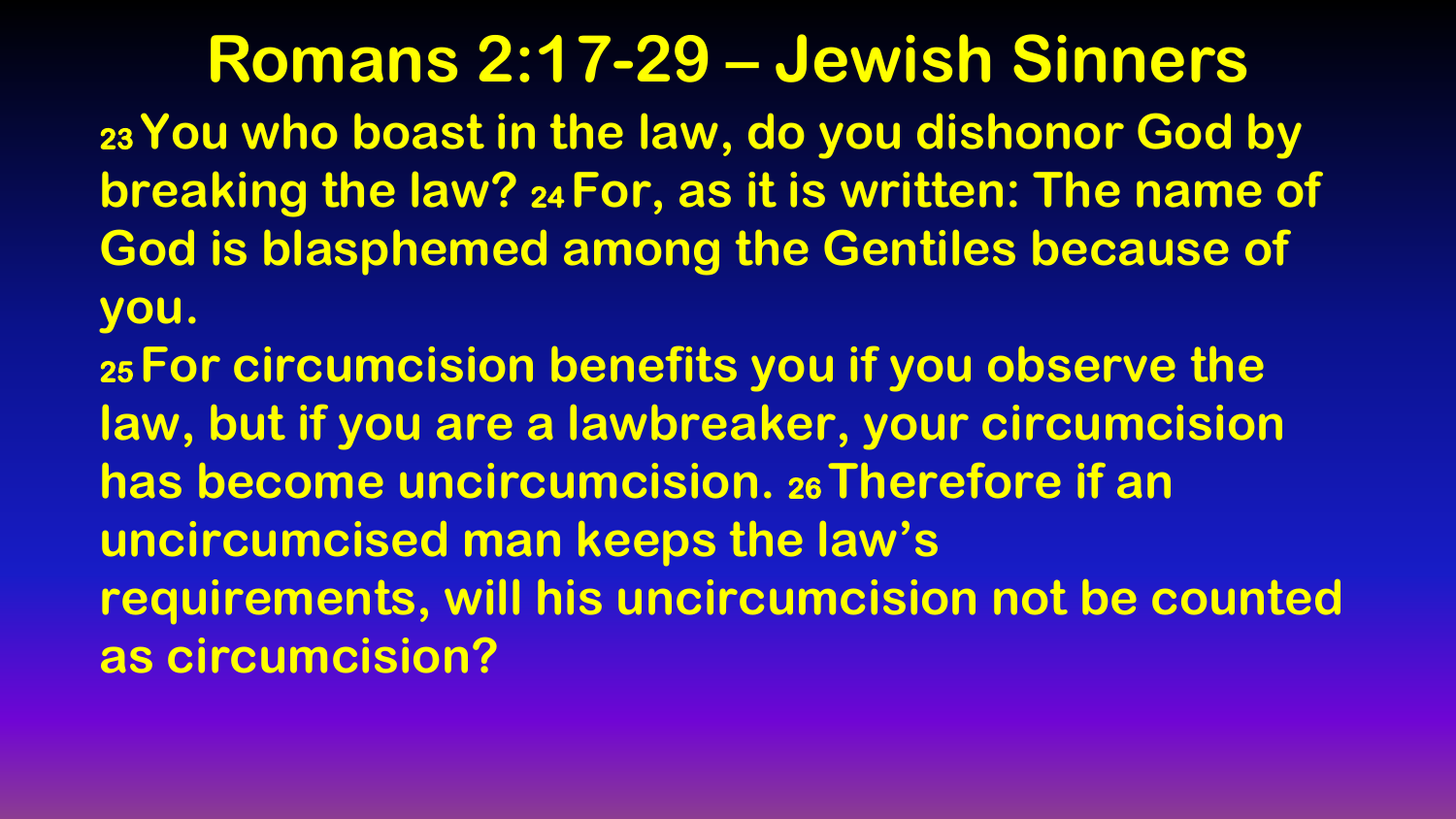**Romans 2:17-29 – Jewish Sinners <sup>27</sup>A man who is physically uncircumcised, but who fulfills the law, will judge you who are a lawbreaker in spite of having the letter of the law and circumcision. <sup>28</sup>For a person is not a Jew who is one outwardly, and true circumcision is not something visible in the flesh. <sup>29</sup>On the contrary, a person is a Jew who is one inwardly, and circumcision is of the heart—by the Spirit, not the letter. That man's praise is not from men but from God.**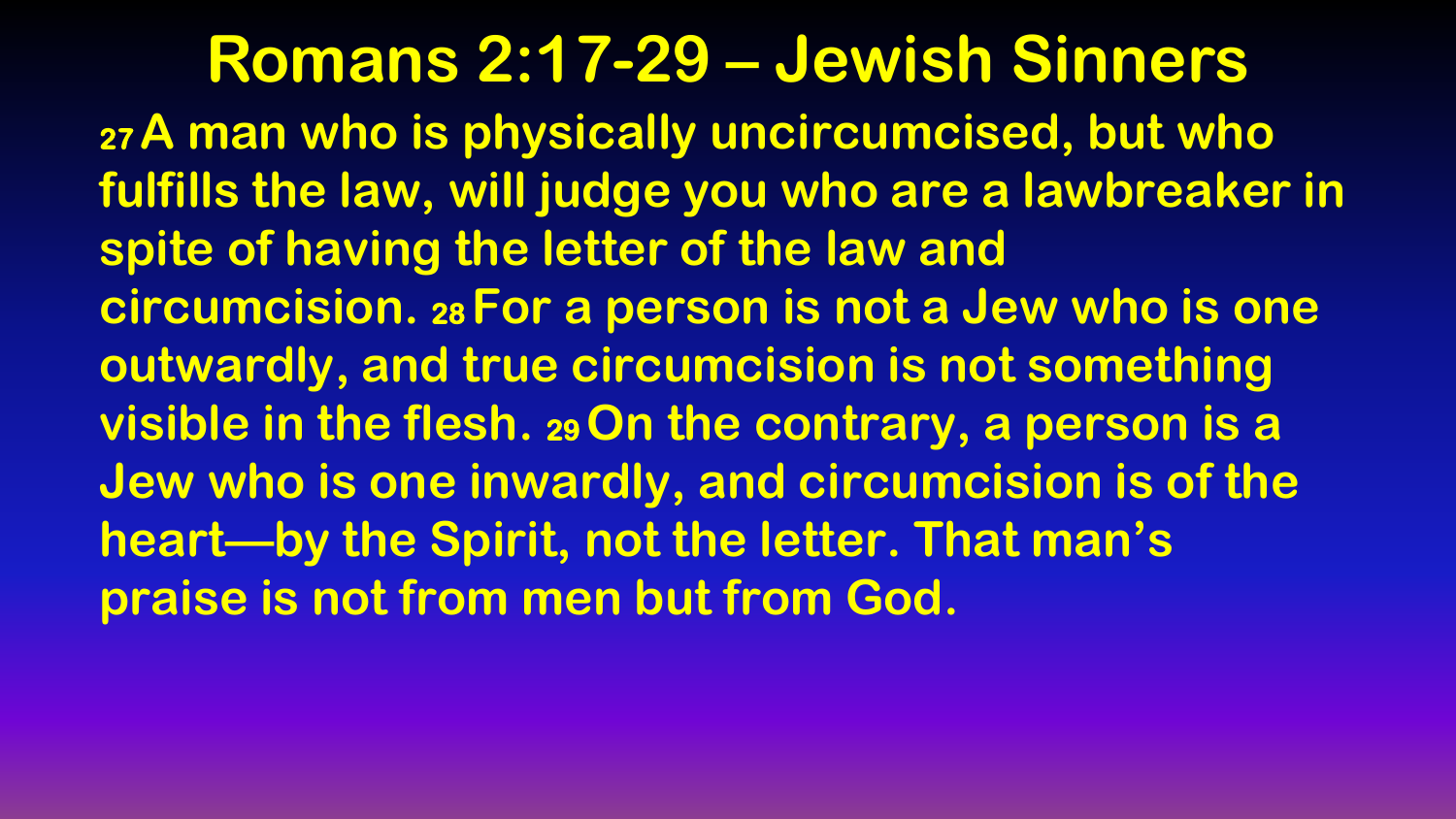**Romans 2:17-29 – Jewish Sinners What is true about this "Jewish" person Paul describes?** 

**1. This Devout Religious Jew - holds to God's WORD as Holy, God's LAW as Holy, and should BOAST in the God of Israel as the only, real, Living and True God – because it is true, etc. (Romans 2:18)**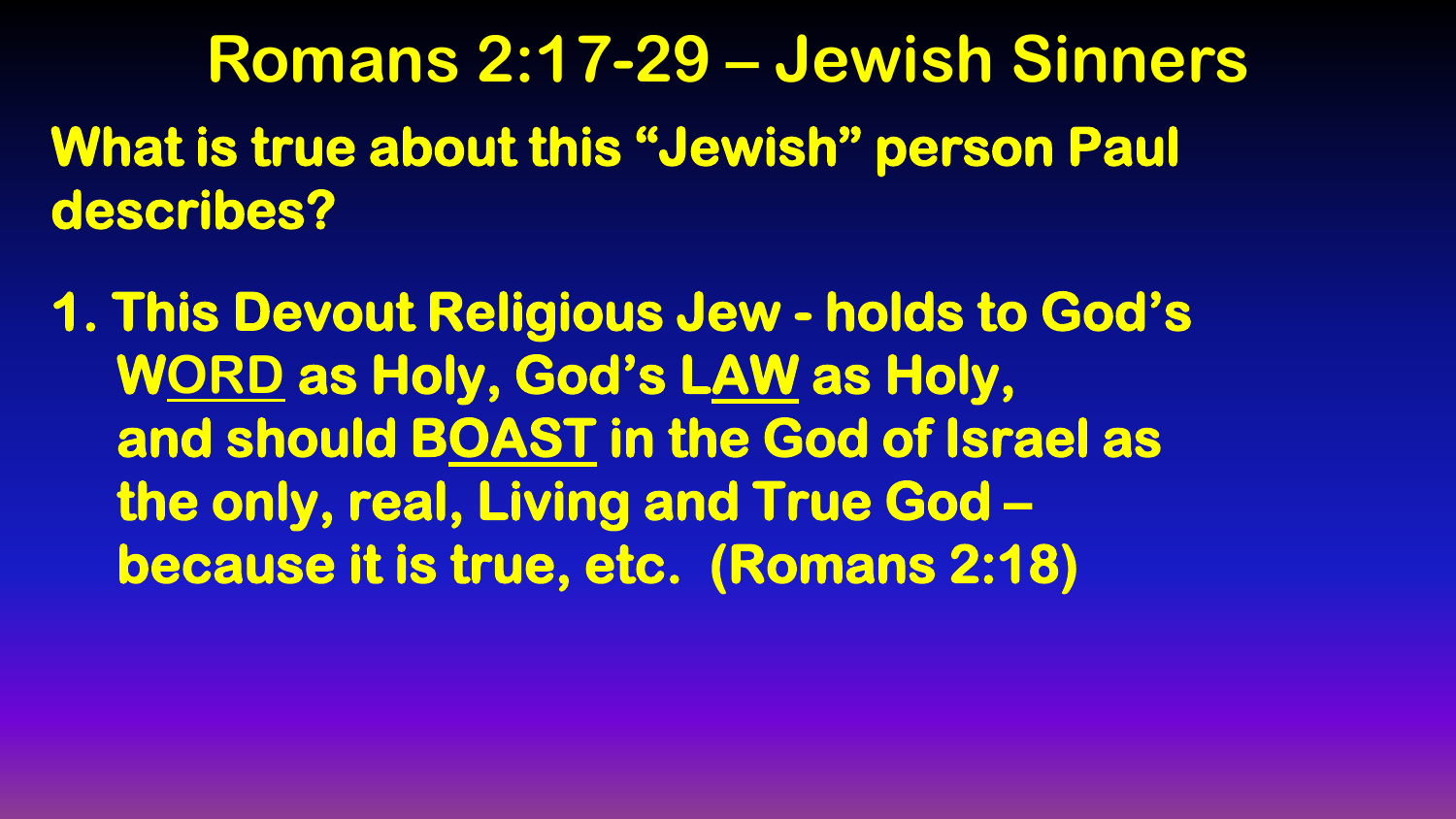**Romans 2:17-29 – Jewish Sinners What is true about this "Jewish" person Paul describes?** 

**2. This Devout Religious Jew - not only believes but Preaches God and His WORD to lost Gentiles (Romans 2:19-22)**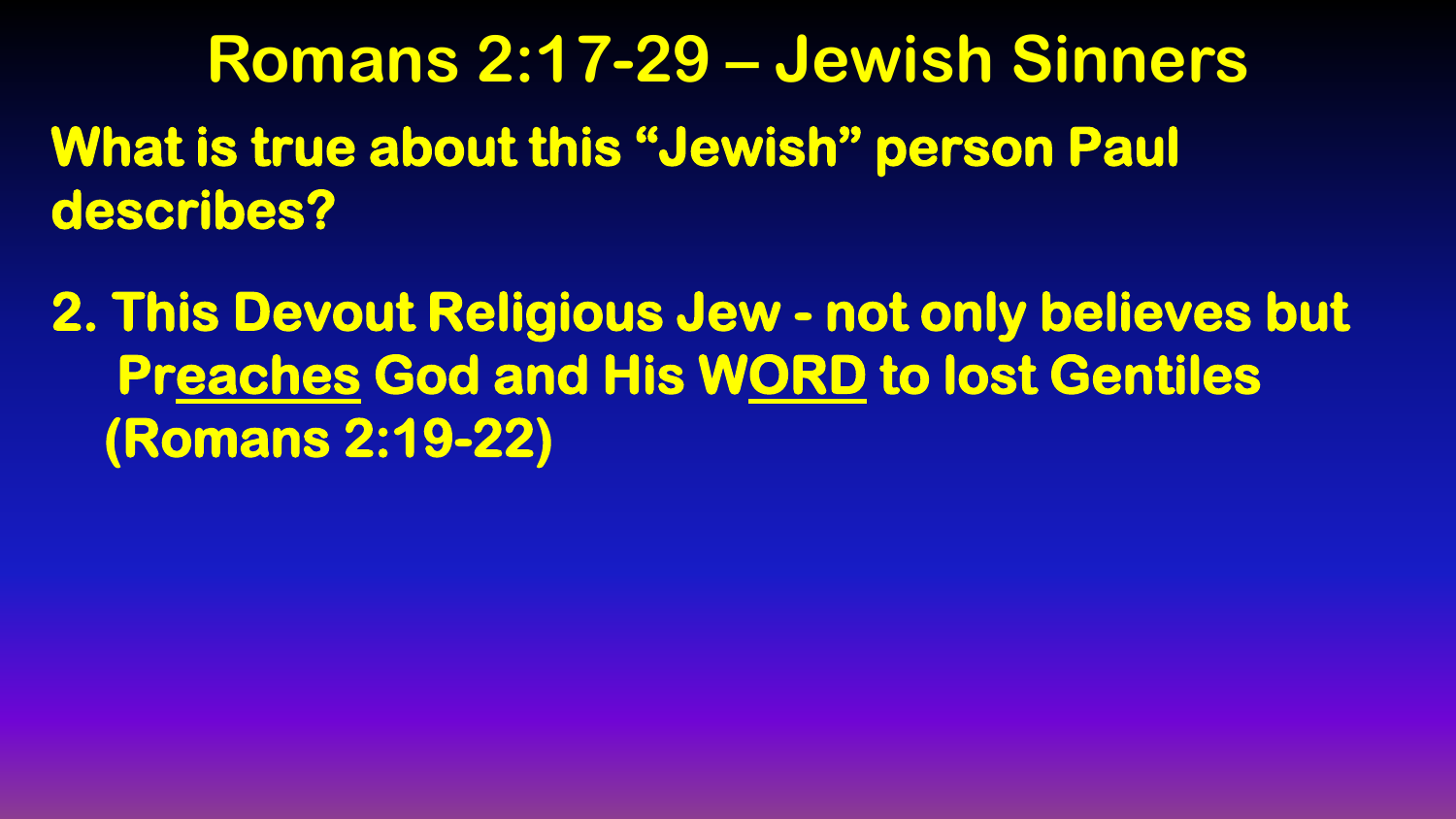**Romans 2:17-29 – Jewish Sinners What is true about this "Jewish" person Paul describes?** 

**3. This Devout Religious Jew – believes that CIRCUMCISION is a benefit from God, that somehow it makes him holy. (Romans 2:23-29)**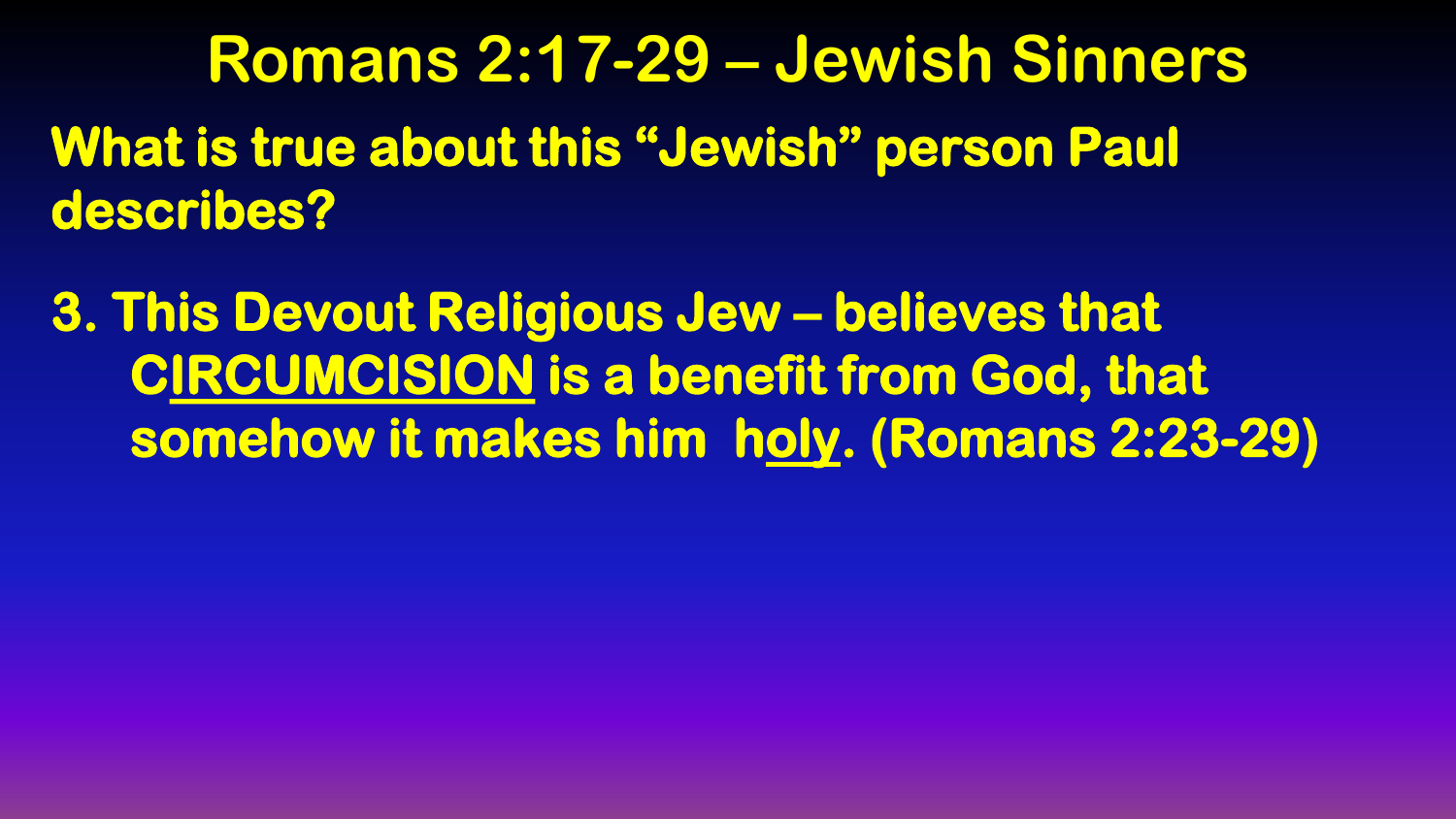**Romans 2:17-29 – Jewish Sinners But, Paul exposes some "holes" in this Jewish Person's belief system:** 

**1. This "Jew" is not ABOVE God's LAWs he might have Broken God's various LAWs at least once in his life (see Romans 2:24 – ref.: Isaiah 52:5 & Ezekiel 36:16-24)**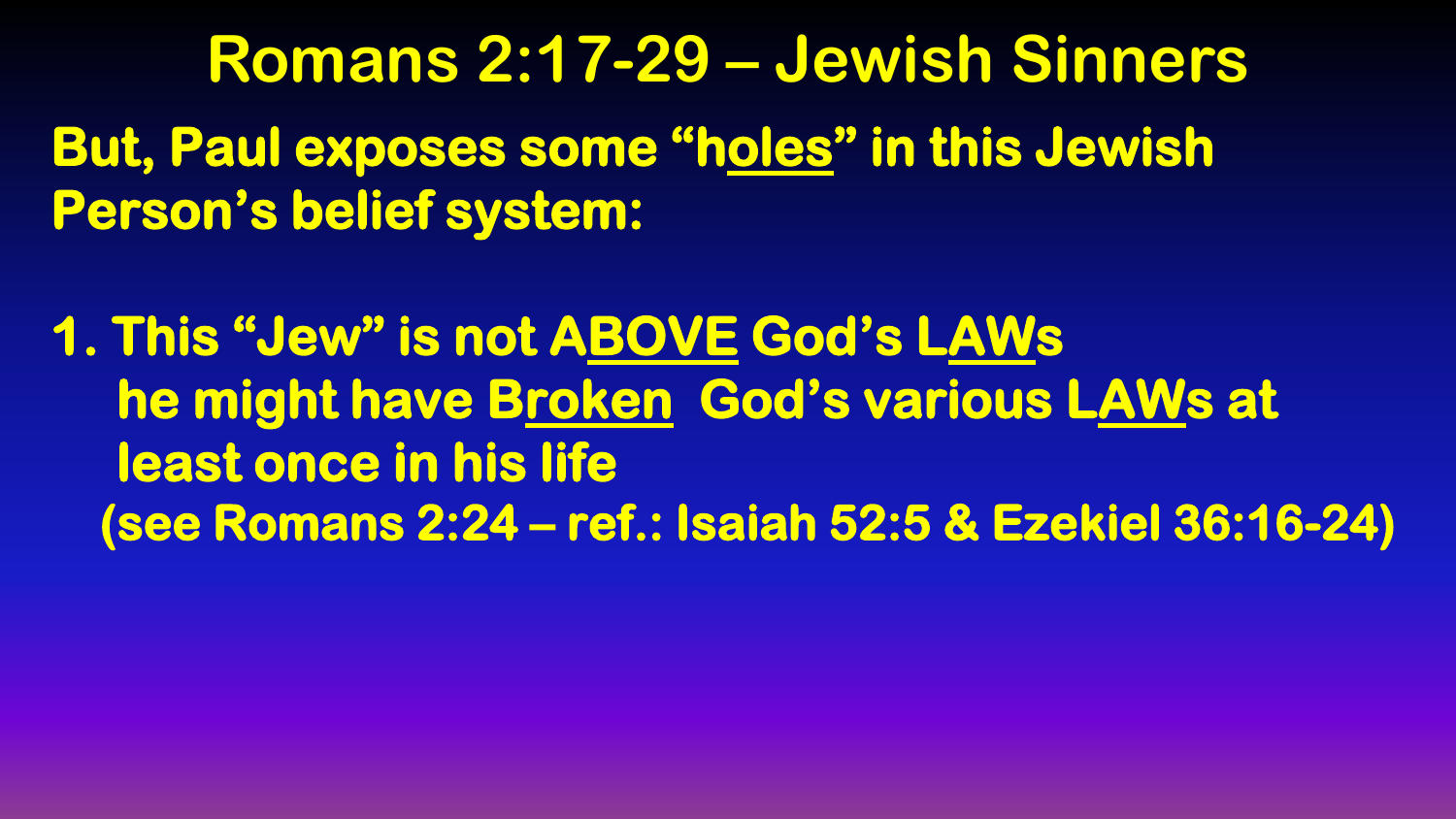**Romans 2:17-29 – Jewish Sinners But, Paul exposes some "holes" in this Jewish Person's belief system:** 

**2. CIRCUMCISION is a SIGN, by his parents when the boy is 8 days old. It represents God's desire for a COVENANT Relationship**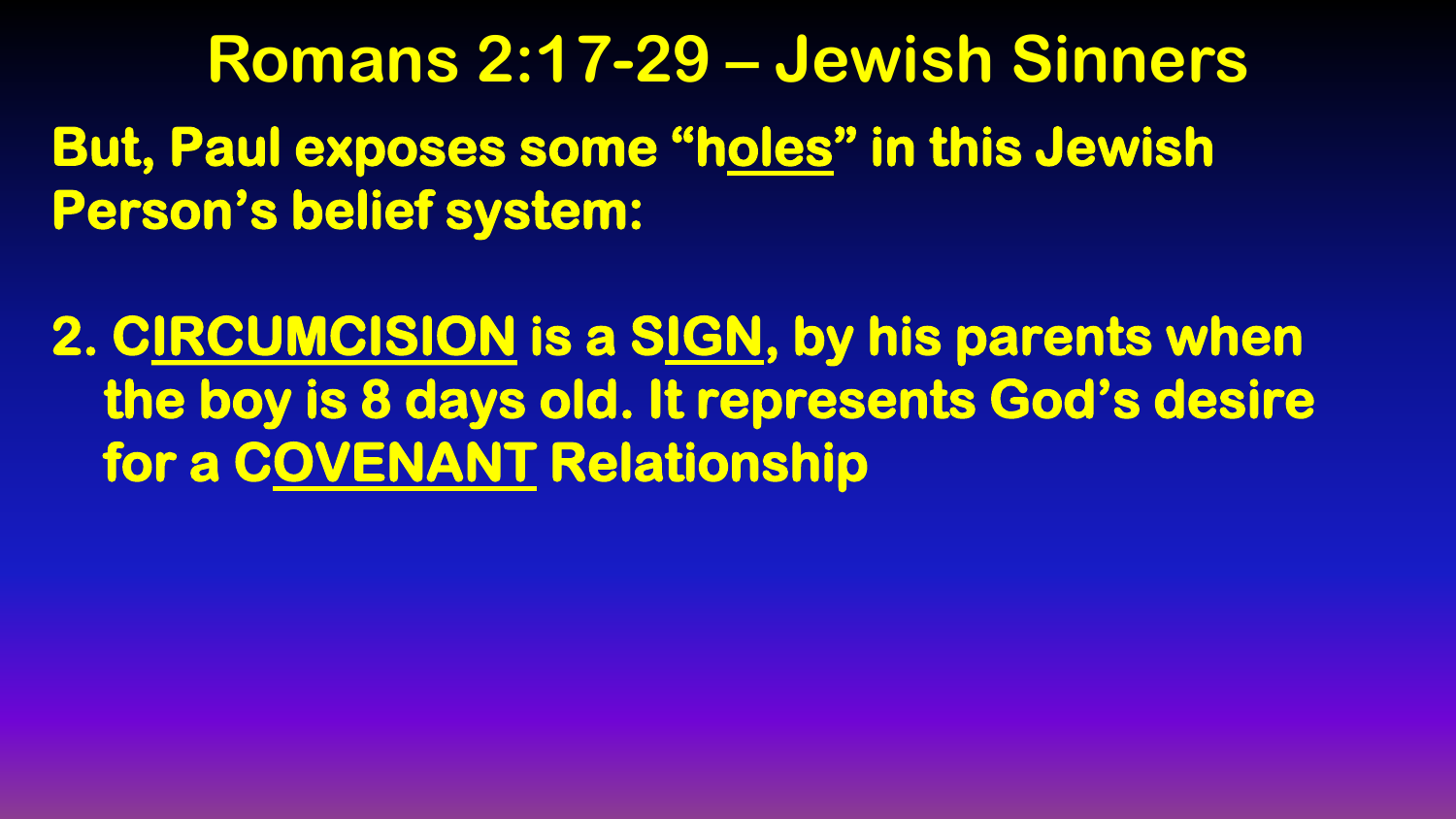**Romans 2:17-29 – Jewish Sinners But, Paul exposes some "holes" in this Jewish Person's belief system:** 

**2. CIRCUMCISION is a SIGN, by his parents when the boy is 8 days old. It represents God's desire for a COVENANT Relationship** 

 **What does God want us to CIRCUMCISE? Answer: our HEARTs** 

 **How does God accomplish this? Answer: by His Holy SPIRIT (i.e. being Born Again)**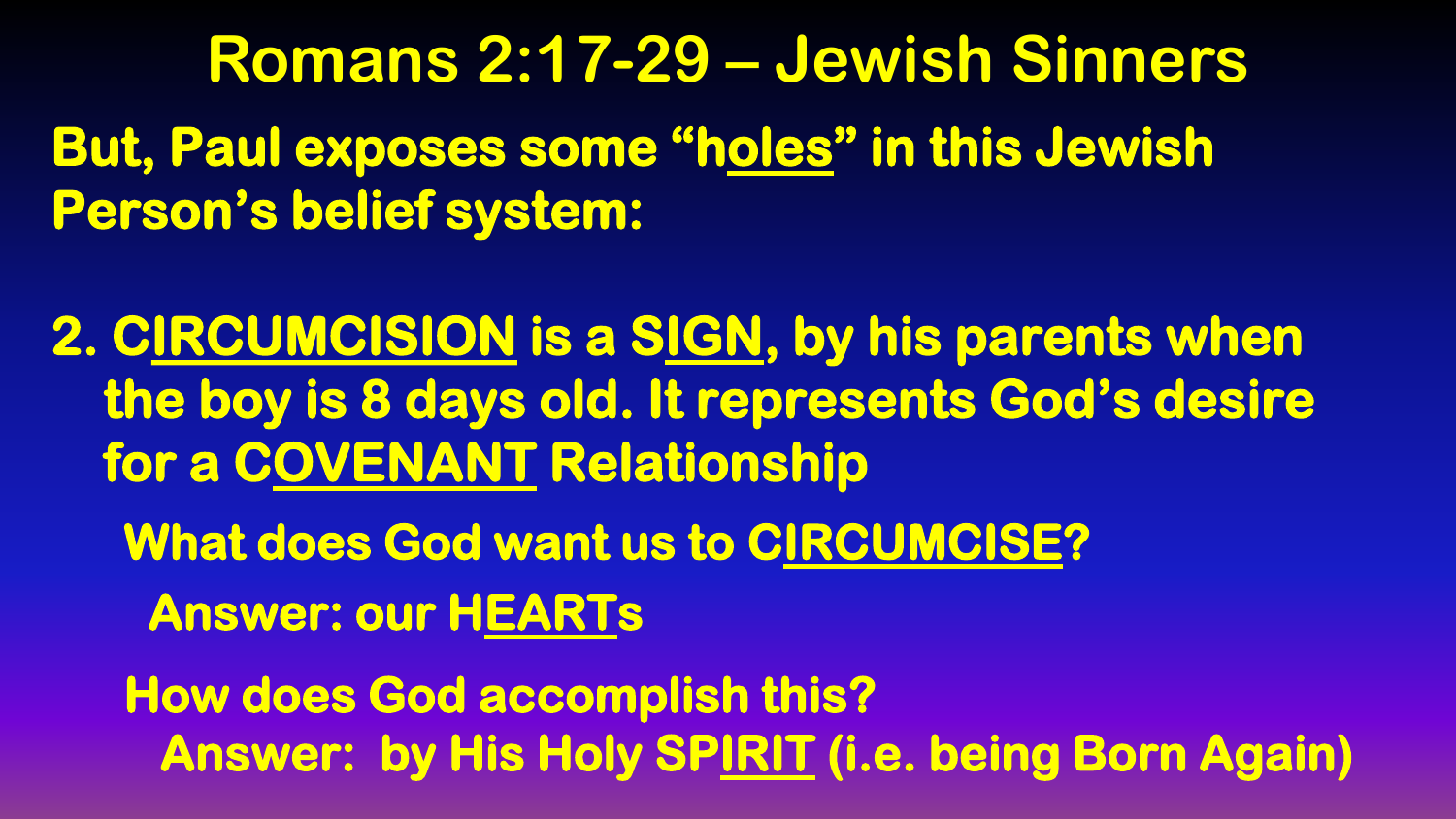**Romans 2:17-29 – Jewish Sinners The three broad categories of Humans that Paul uses here are:** 

**1. Blatant Sinners … openly sinful, rebellious to God and His Word, etc…' (ref.: Romans 1:18-32)**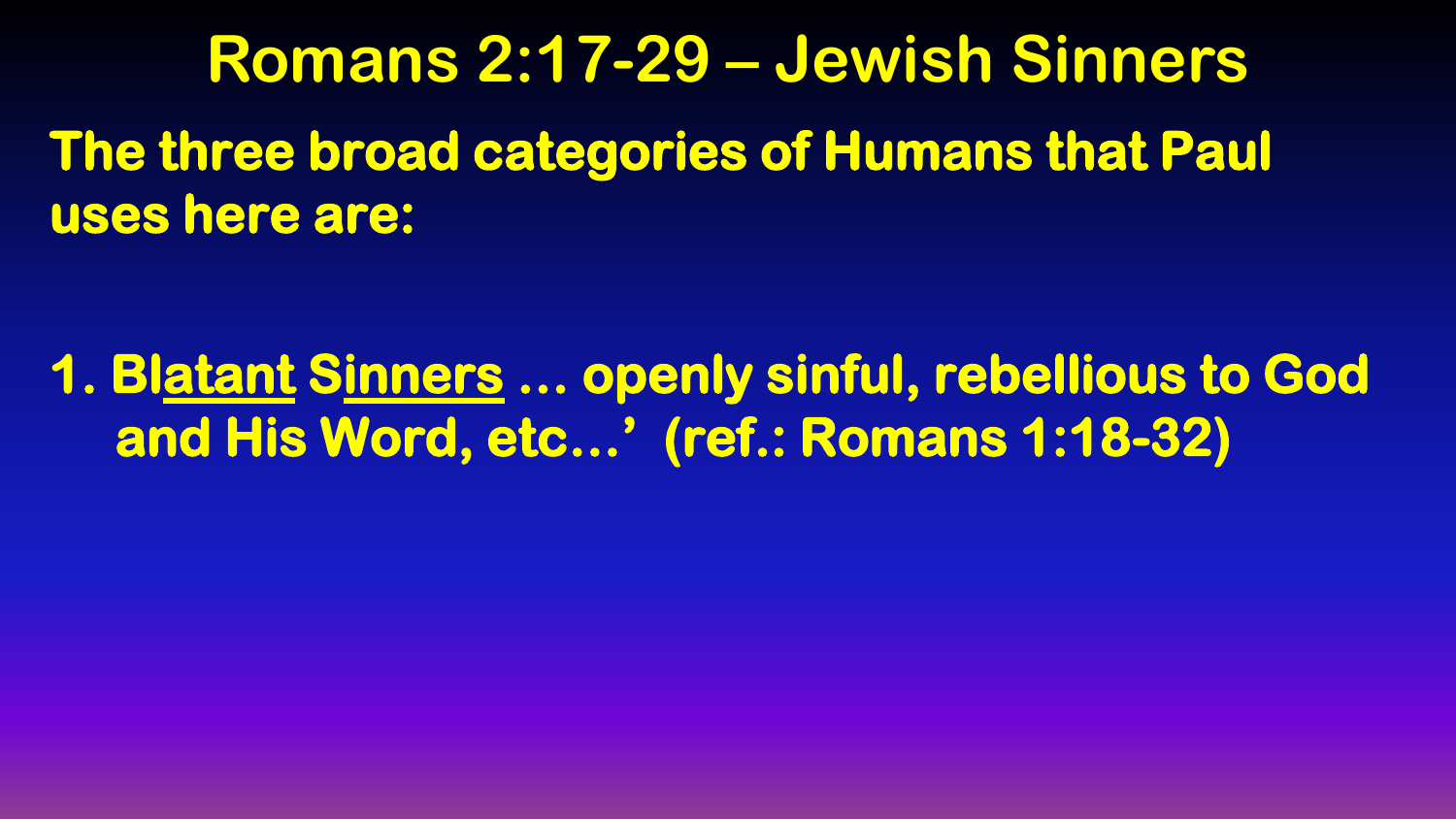**Romans 2:17-29 – Jewish Sinners The three broad categories of Humans that Paul uses here are:** 

**2. Moral Gentile Sinners (mostly Gentile, but could be non-religious Jews) (ref.: Romans 2:1-6)**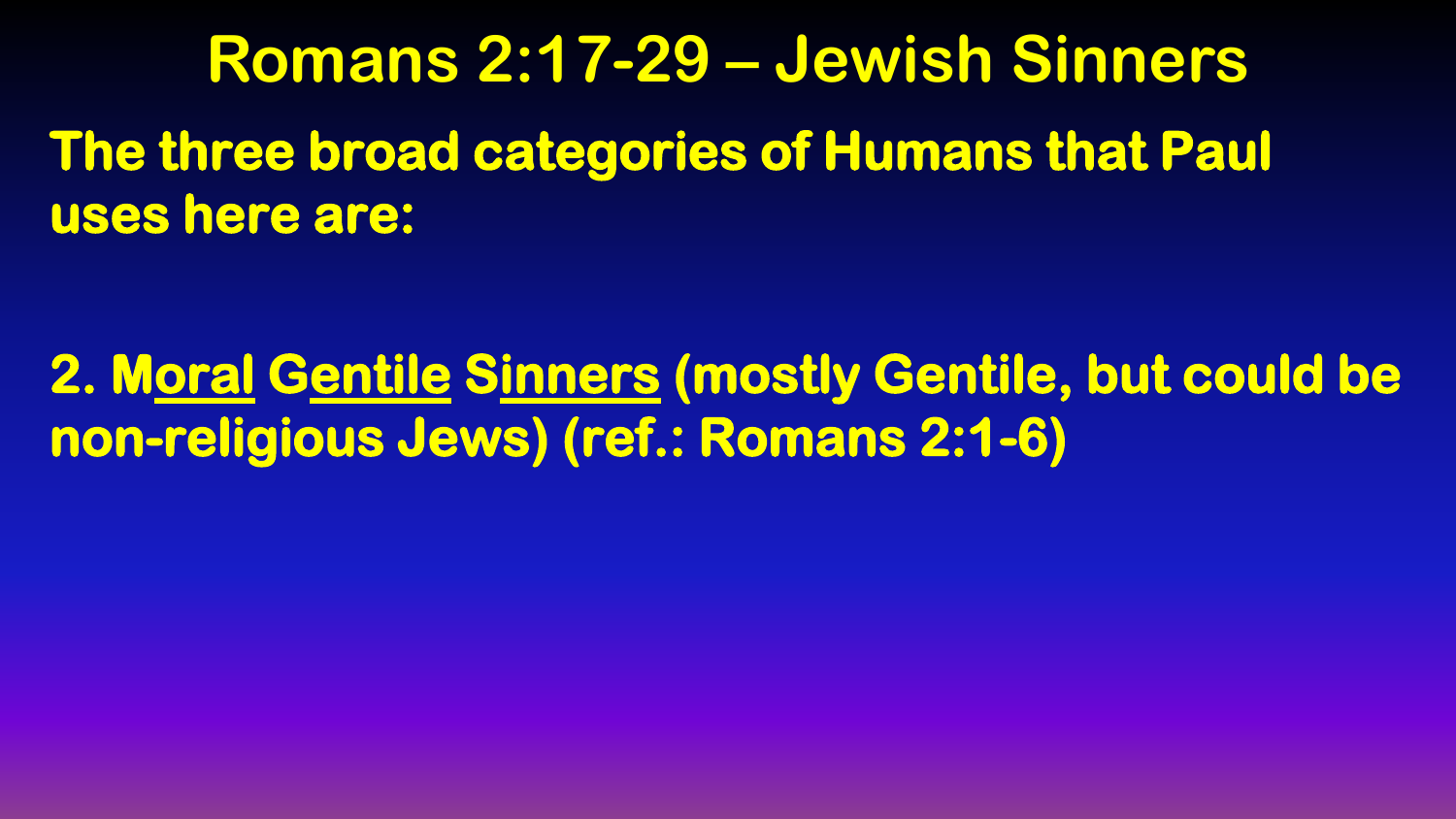## **Romans 2:17-29 – Jewish Sinners The three broad categories of Humans that Paul uses here are:**

## **3. Devout, Religious Jews (ref.: Romans 2:17-29)**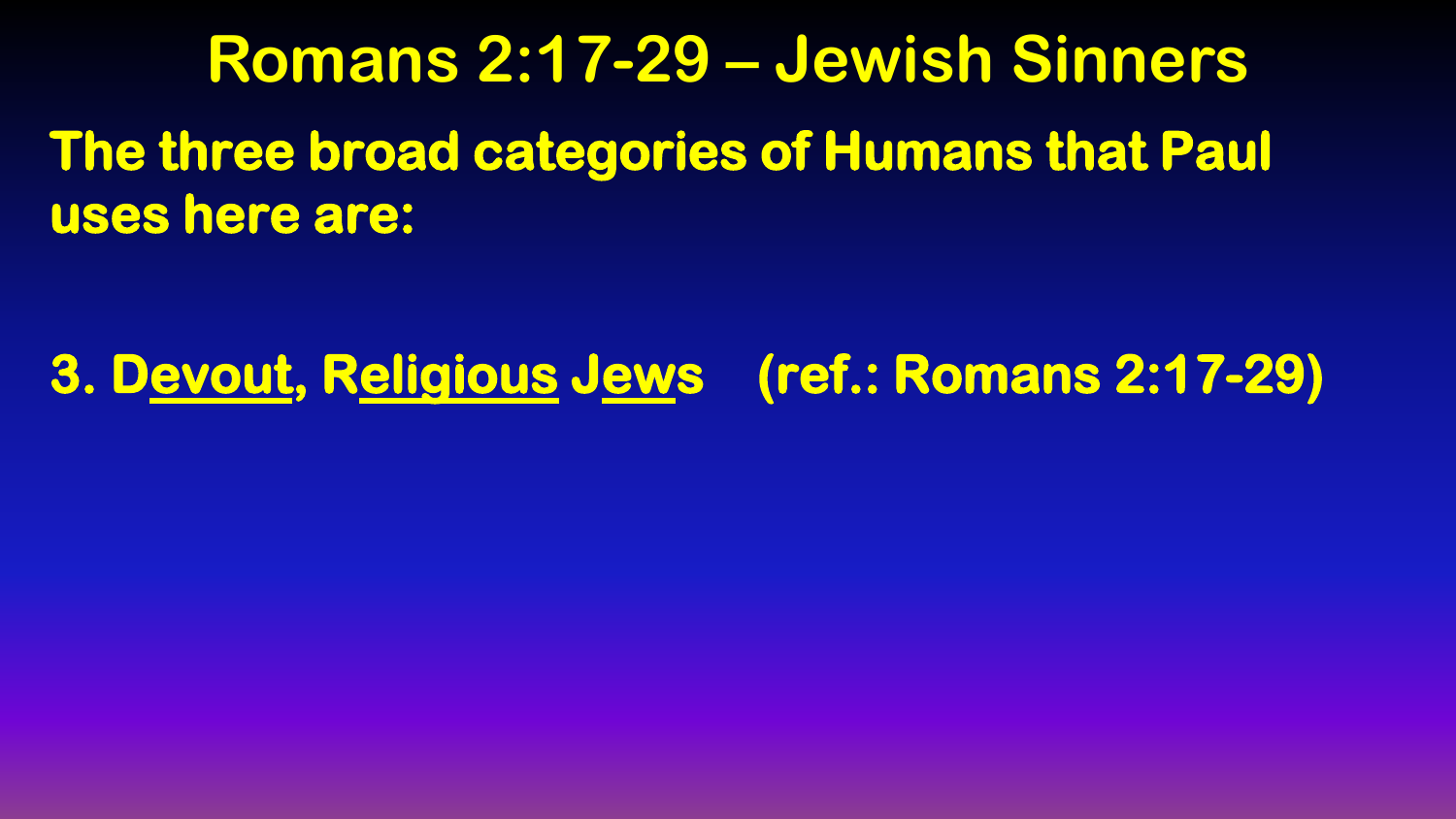**Romans 2:17-29 – Jewish Sinners NO WIGGLE ROOM… all categories of Humans … no matter who we are … we are naturally born sinners. We are all under the judgment of God and condemned as sinners … doomed for God's Holy Wrath … outside of Christ** 

**Sinners can't hide … it is going to either God's Judgment or His Mercy and Grace … no wiggle room**